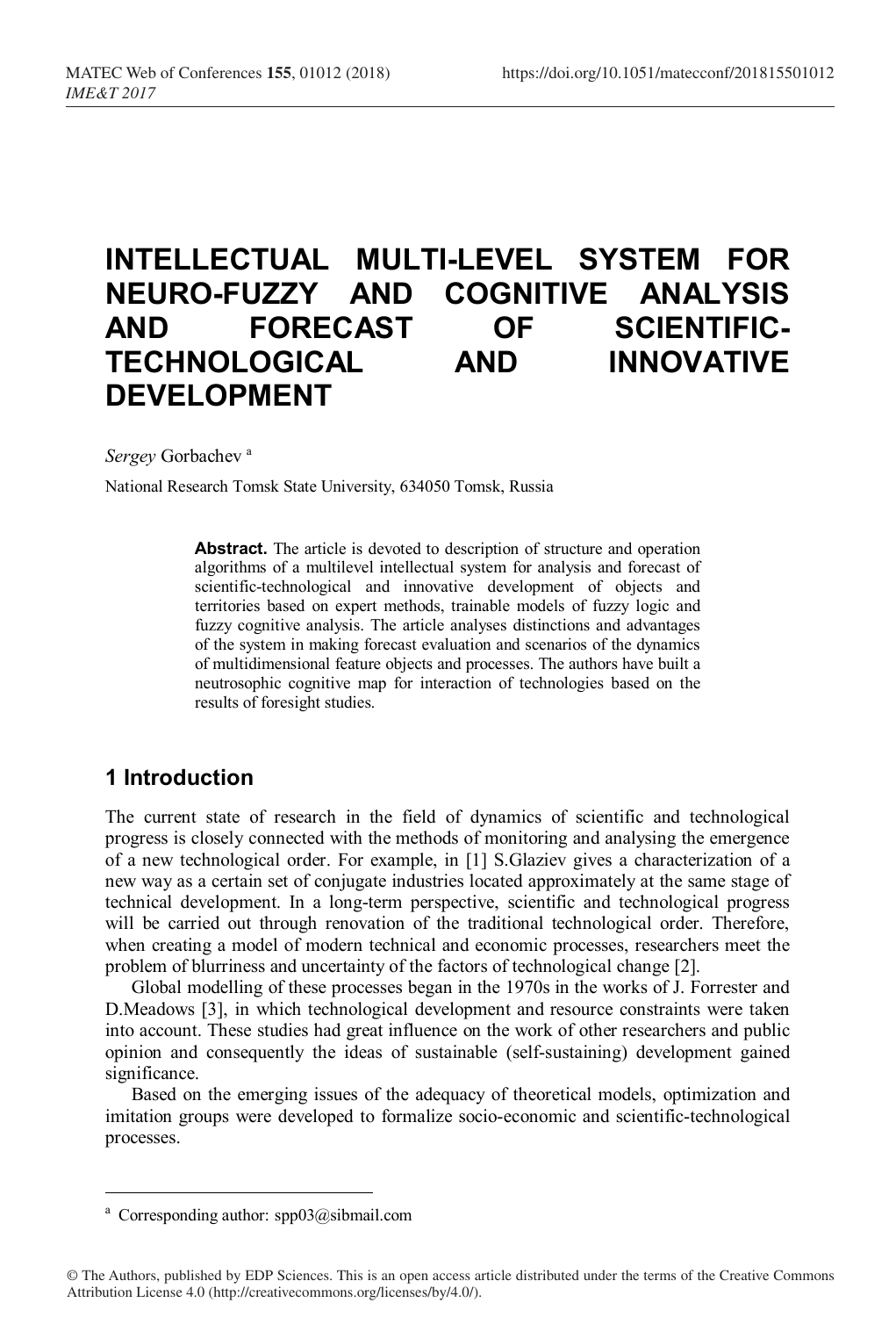An optimization model is characterized by the non-closure of the equation systems describing them; it means that some of the variables corresponding to the control actions are not specified.

In this case, investigation of objects consists in finding the values of these variables, which optimize a certain functional as an achievement of the specific goal set beforehand.

Among the simulation models, first, it is worth noting the models of Forrester, Meadows and Mesarovic-Pestel. They are a system of nonlinear differential equations. Using this approach, a model is provided with a pre-selected and fixed control mechanism, which in fact is a decision-making model built on the system development background. In this case, the research mechanism is associated with a search of various "policies" and an analysis of their influence on the system behaviour. By "politicians", we mean various combinations of hypotheses about functional relationships, structure of the control mechanism, and numerical values of the parameters. This helps to understand the dynamics of the processes under study and to identify possible critical development trends. At the same time, the fixation of the control mechanism does not presuppose a conscious change of the existing development tendencies by a person and does not allow analysing all the possibilities of the system with admissible control actions.

The purpose of this study is to develop global models and use them in studying various scenarios based on the development of a multilevel intellectual system for analysing and predicting the dynamics of socio-economic, technical-economic and scientifictechnological processes. A set of mathematical, intellectual, expert, and cognitive methods with logical interpretation of the research results can form the core of this system. For the first time in the world science, the authors of the article developed and implemented a neuro-fuzzy model of the trajectory of world technical and economic development, which allows measuring the level and rates of world technical and economic development and calculating the parameters of countries relative to the standard [4]. The development of these studies was the development of hybrid methods for training fuzzy models based on the synthesis of trained fuzzy decision trees with the conclusion of diagnostic decision rules that allow solving the problem of multicriteria classification of scientific and technological directions and technologies by the target factor.

In our opinion, foresight methods represent an effective analytical tool for identifying priority areas of science, technology and innovation based on expert assessments of strategies and prospects for innovative development, identifying technological breakthroughs that may have an impact on society and the economy in the medium and long term [5].

# **2 Structural and functional organization of the intellectual system for analysis and forecasting**

Foresight methods allow creating an adequate system for monitoring, analysing and forecasting the development of science and technology. Thus, a multilevel and nonlinear system of scientific priorities and innovative technologies can be presented as a hierarchically constructed system with such specific features as the principles of adaptation to the existing social and economic situation of global and national scale, and evolution over time taking into account the trends of the world technical and technological development.

Based on the results of the study, a structural-functional scheme of an intellectual system for analysis and forecast of scientific and technological development was developed. The system includes three levels linked together by analysis and forecast (Figure 1).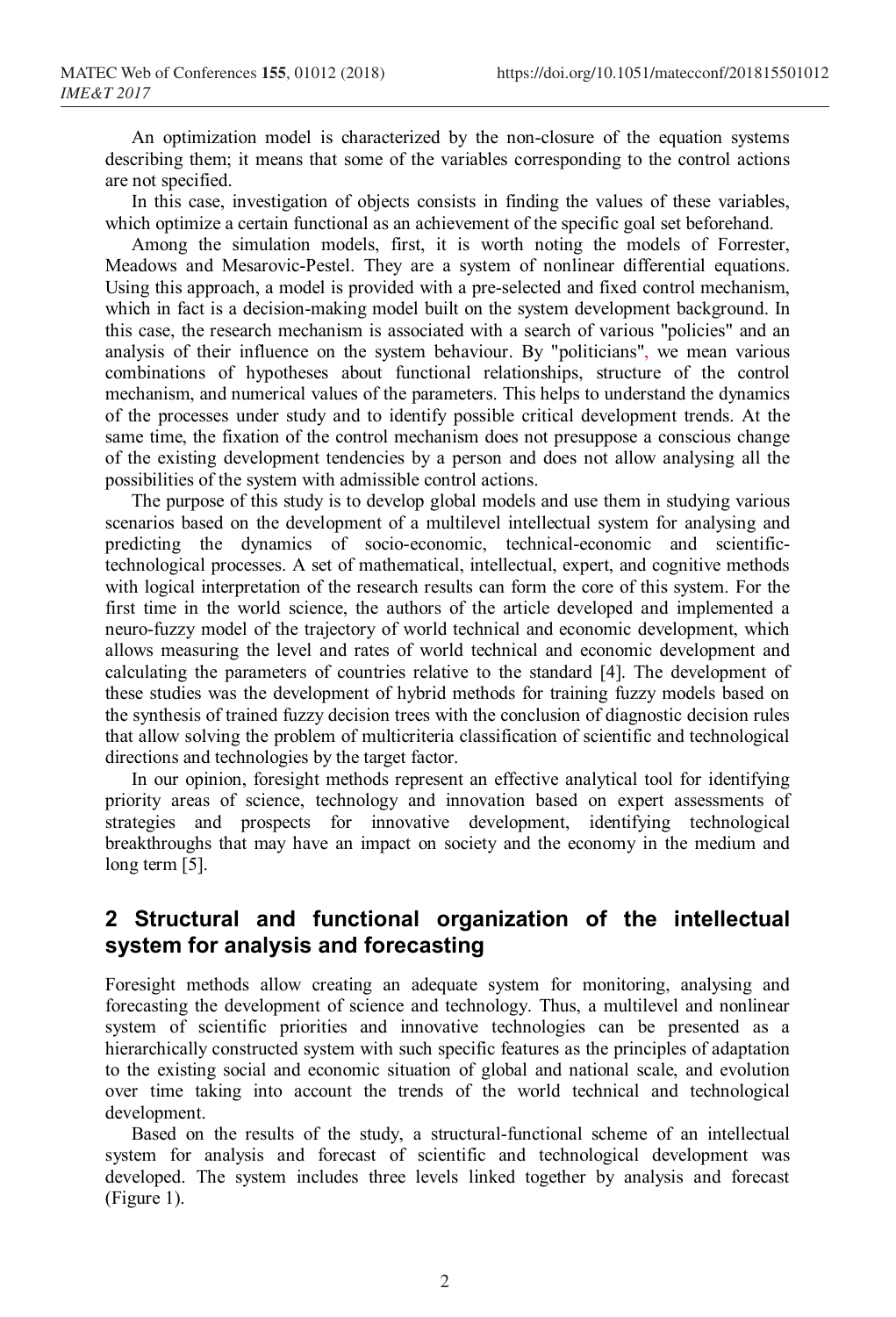

**Fig. 1.** Structural-functional scheme of intellectual multi-level system for analysis and forecast of scientific, technological and innovative development.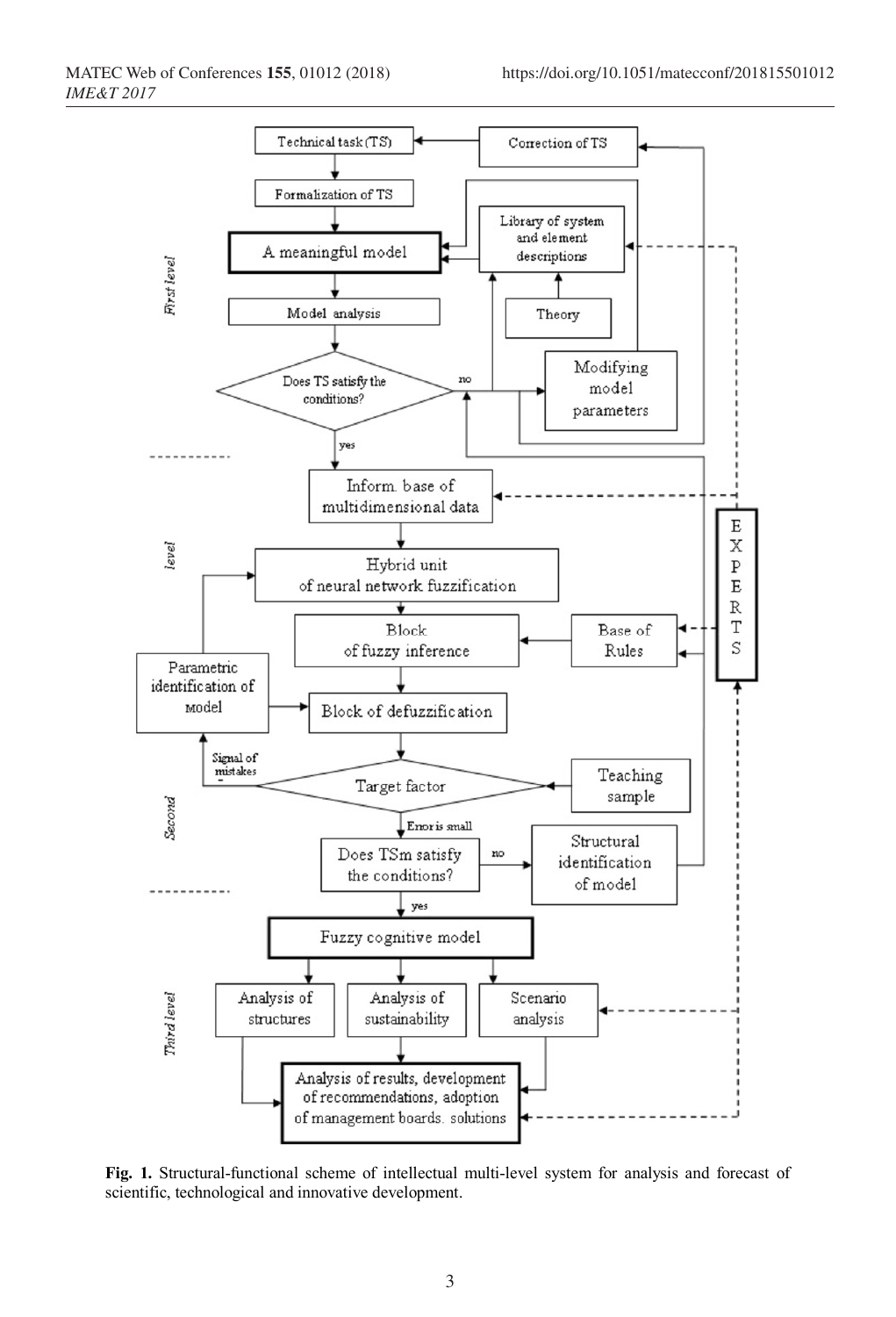#### **2.1 A meaningful model (level 1)**

At the first level, we developed a conceptual methodology for forming a meaningful research model depending on the target factor based on statistical and other information that can be quantitative or qualitative. At the same time, we studied the methodological problems of forming the pool of experts taking into account their professional identity as well as the issues of qualitative representation of experts' knowledge during the surveys [6]. During the expert seminars, we examined the scope, limitations and assumptions, as well as the principles for formation and selection of indexes and indicators for the expert evaluation of the effectiveness of scientific and technological directions and technologies. During the examination process, we considered not only the features and requirements of innovative development of the Russian economy, its technological, production, scientific and personnel potential, but also the trajectory of world technical and economic development.

At the initial stage, the content model is characterized by a set of quantitative and qualitative characteristics that can be identified by experts. In the future, it can be replenished with other indicators, depending on social-economic, political, and other target factors.

#### **2.2 Multidimensional adaptive model of neuro-fuzzy inference (level 2)**

The second level is connected with formation of the information base of the characteristics by the results of foresight research, solution of computational analytical problems with the conclusion of fuzzy diagnostic decision rules. The construction of classical adaptive neuro fuzzy inference systems (ANFIS) is associated with formalization of input parameters and target indicators of the effectiveness of scientific (innovative) projects and technologies in the form of a vector of interval values (fuzzy interval); the hit in each interval of this vector is characterized by some degree of uncertainty [7]. This procedure is called "fuzzification". Based on the initial information, experience and intuition, experts often and confidently can make quantitative evaluation of the boundaries (intervals) of possible (permissible) values of parameters and the range of their most possible (preferred) values. For example, experts can characterize the primary data using *triangular fuzzy numbers* with the following membership function  $\mu_A(x)$  of the fuzzy set *A*:

$$
\mu_A(x) = \begin{cases}\n0, & \text{if } x \le a_{\min} \\
\frac{x - a_{\min}}{c - a_{\min}}, & \text{if } a_{\min} < x < c \\
\frac{a_{\max} - x}{a_{\max} - c}, & \text{if } c \le x < a_{\max} \\
0, & \text{if } x \ge a_{\max}\n\end{cases} \tag{1}
$$

This expression simulates the following expert position: "parameter *A* is approximately equal to *c* and uniquely enters to the segment  $[a_{min}, a_{max}]$ ".

In practice, an analytical representation of the membership function is often used [5], for example, the Gaussian membership function has the form:

$$
\mu_A(x) = e^{-\frac{(x-c)^2}{2\sigma^2}}, \qquad (2)
$$

where *c* is a center and  $\sigma$  is a standard deviation (width).

Special algorithms for the fazzification of expert data have been developed [8], which are described not in numerical but in a rank (ordinal) scale. For example, it can be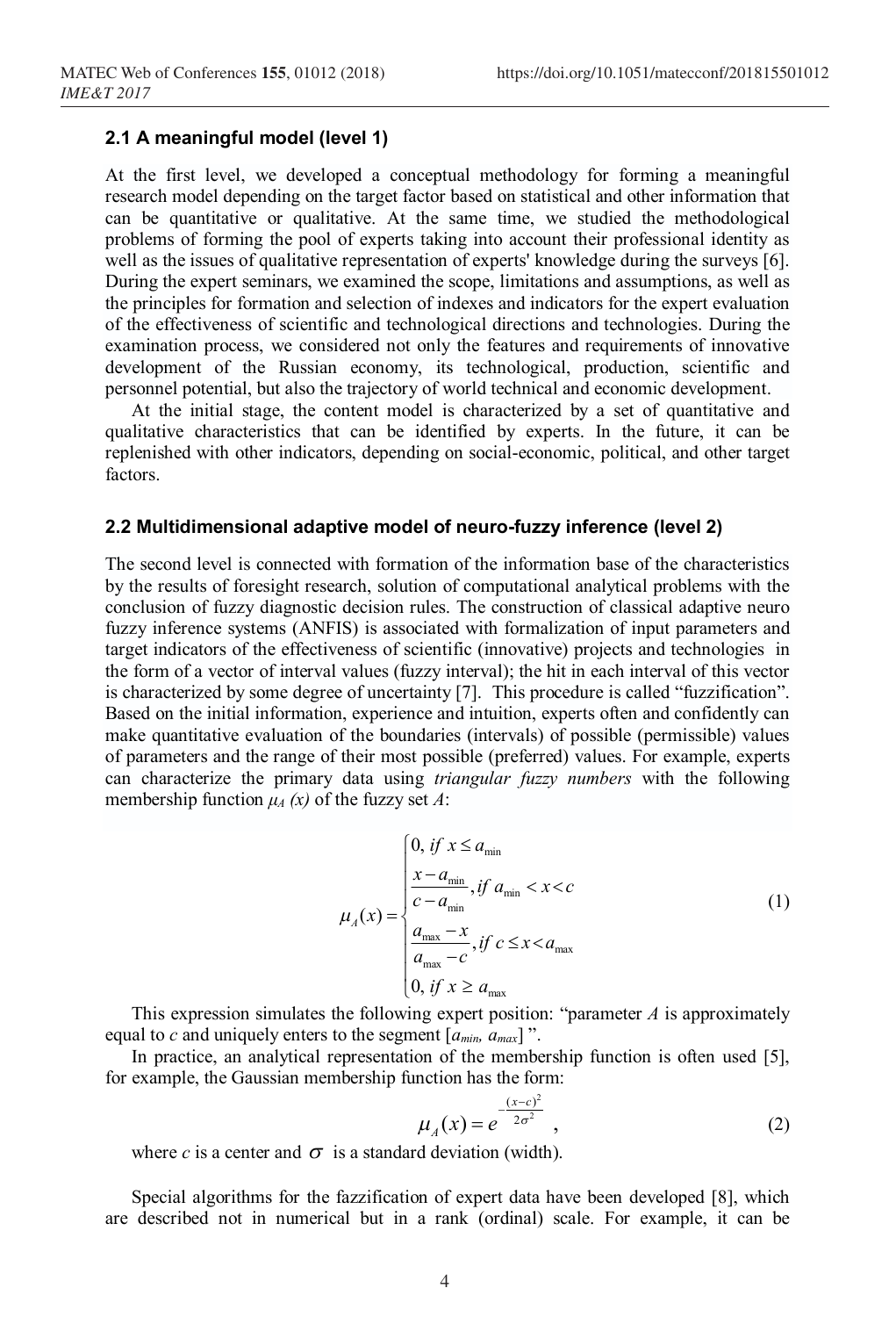described as a sequence of ordered linguistic variables  $x_1, \ldots, x_n$ , where one of the ranks *t*  $(t = 1, ..., t_k)$ , for example, low, below average, medium, above average, and high) can be assigned to each of the observations *xk*.

For the automatic formation of a rule base, a classification fuzzy decision tree based on a set of characteristics has been developed; it can be viewed as a hierarchical network with direct signal propagation [9]. Therefore, to adapt its parameters (centers and width of membership functions, as well as parameters of leaf identification), it is possible to use a hybrid algorithm for back propagation of the error by reversing each leaf node from the root node of the tree. Figure 1 presents a scheme of the parametric identification of a model. This procedure allows us to synthesize a decision tree with a small number of elements, which has a high level of generalization, with the possibility of a linguistic interpretation of the result by deriving diagnostic decision rules. Because of the optimized network scheme and the reduced number of calculations, the developed hybrid adaptive neural-fuzzy algorithms, which implement the method of classification and fine-tuning the decision tree parameters, increase the speed of the classical algorithm and preserve the hierarchical structure of the tree without any damage to interpretation.

In addition to the classification problem, the problem of multidimensional approximation with a logical conclusion that implements the mapping  $F : \mathbb{R}^n \to \mathbb{R}$  is of interest. Further, we will show the possibility of solving this problem based on constructing a neural-fuzzy approximating model and fine-tuning the parameters of the rule consequents.

#### **2.3 A fuzzy cognitive model (level 3)**

The third level is associated with fuzzy cognitive modeling, which solves a number of forecasting problems [10]. Currently, one of the developing areas of cognitive sciences is cognitive modeling, which is an interdisciplinary scientific direction that unites the theory of cognition, cognitive psychology, neurophysiology, cognitive linguistics and a theory of artificial intelligence. The results of such synthesis, for example, in the form of the intellectual decision support system described, have a pronounced synergistic effect.

Traditionally, the cognitive model is a cognitive map [11] in the form of a signoriented graph (digraph)  $G = \langle V, E \rangle$ , where:

*V* is a set of concepts (vertices),

 $V_i \in V$ , *i=1, 2, ..., k* are the elements of the study system;

*E* is a set of arcs, and the arcs  $e_{ij} \in E$ ,  $i, j=1, 2, ..., N$  reflect the relationship between the concepts.

The cognitive map allows analyzing both qualitative and quantitative data, and the overall goal of cognitive modeling is to generate and test hypotheses about the functional structure of the observed situation. Iterations are conducted up to a certain state of causeeffect relations, the structural scheme of which will enable us to understand and analyze behavior of the system.

## **3 Results and Discussion**

Based on the conducted foresight research, experts evaluated the degree of interaction of innovative technologies in conditions of transition to the sixth technological order from the point of view of influence on the process of conjugation and formation of the load-bearing sectors and clusters of economy of a new technological order.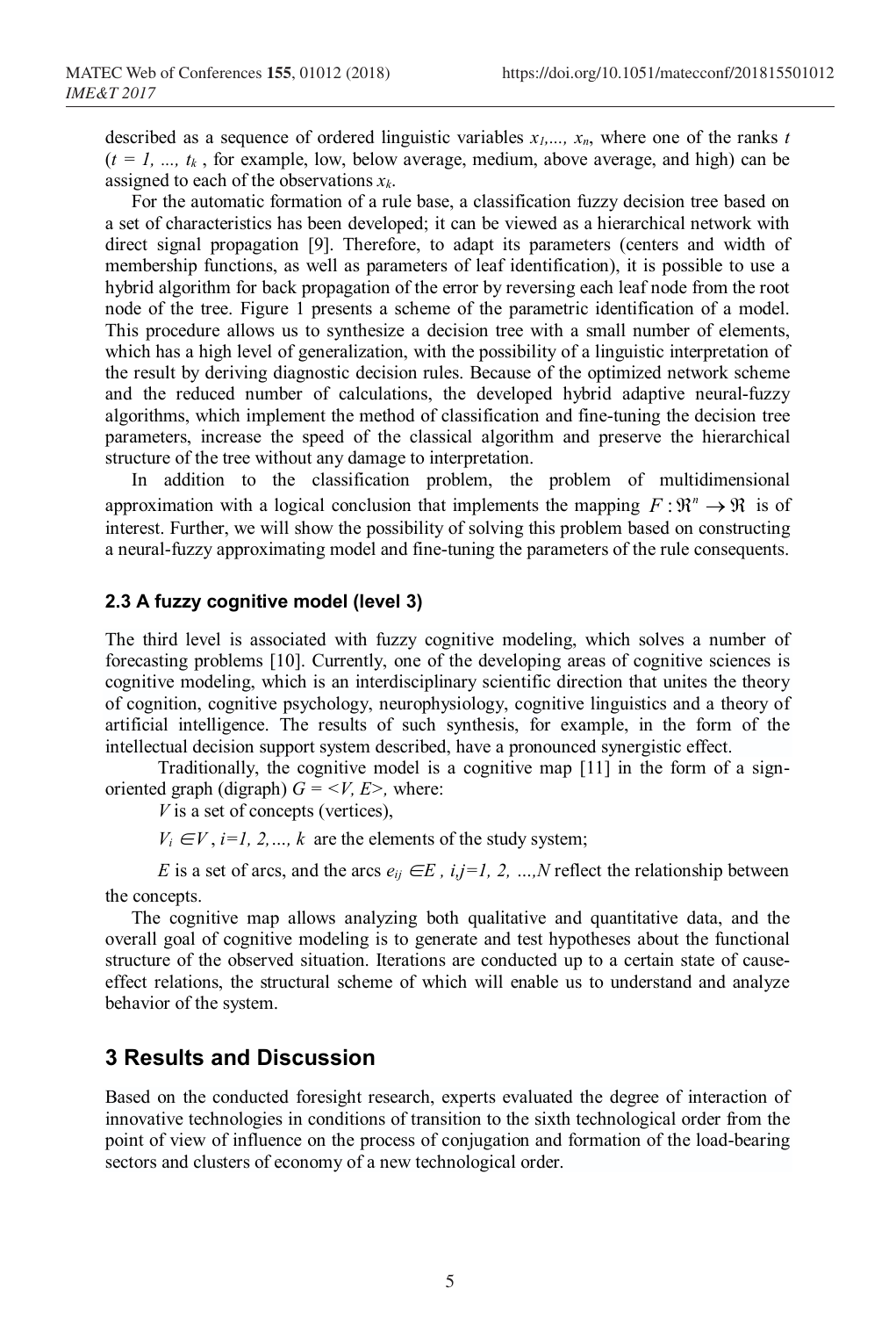Figure 2 shows a neutrosophic cognitive map (*NCM*) of the technologies interactions generated based on the results of foresight studies (numbering corresponds to their technology list in the questionnaire).



**Fig. 2.** Neutrosophic cognitive map of the conjugation technologies.

The adjacency matrix obtained from the Neutrosophic cognitive map has the following form:

| $\overline{0}$ | $\boldsymbol{0}$ | $W_{3,5}$  | $\boldsymbol{0}$ | $\pmb{0}$            | 0          | $\theta$             |                       | $\theta$         | $\boldsymbol{0}$ | 0                | 0 | 0               |
|----------------|------------------|------------|------------------|----------------------|------------|----------------------|-----------------------|------------------|------------------|------------------|---|-----------------|
| $\theta$       | 0                |            | $W_{4,6}$        | 0                    | 0          | $\mathcal{W}_{4,10}$ | 0                     | 0                | 0                | 0                | 0 | 0               |
| $\theta$       | 0                | $\theta$   | $W_{5,6}$        | 0                    |            | $\theta$             | 0                     | $\overline{0}$   | 0                | $\boldsymbol{0}$ | 0 | $W_5$           |
| $\theta$       | 0                | 0          | 0                | 0                    | 0          | $\boldsymbol{0}$     | $W_{6,11}$            | 0                | 0                | 0                | 0 | $W_6$           |
| $\theta$       | 0                | 0          | 0                | 0                    | 0          | $\boldsymbol{0}$     | $w_{7,11}$            | 0                | 0                | 0                | 0 | $W_7$           |
| $\theta$       | 0                | 0          | 0                | 0                    | 0          | $\boldsymbol{0}$     | $\mathcal{W}_{8,11}$  | 0                | 0                | 0                | 0 | $\mathcal{W}_8$ |
| $\theta$       | $\boldsymbol{0}$ | $W_{10,5}$ |                  | $\mathcal{W}_{10,7}$ |            | 0                    | 0                     | 0                | 0                | 0                | 0 | 0               |
| $\theta$       | 0                | 0          | $\boldsymbol{0}$ | $W_{11,7}$           | $W_{11,8}$ | 0                    | 0                     | 0                | 0                | 0                | 0 | $W_{11}$        |
| $\theta$       | $\boldsymbol{0}$ | 0          | 0                | 0                    | 0          | 0                    |                       | 0                | 0                | 0                | 0 | $W_{12}$        |
| $\theta$       | $\boldsymbol{0}$ | 0          | $\boldsymbol{0}$ | $\mathcal{W}_{14,7}$ | 0          | $\boldsymbol{0}$     | $\mathcal{W}_{14,11}$ | 0                | $\boldsymbol{0}$ | $W_{14,16}$      | 0 | 0               |
| $\theta$       | $\boldsymbol{0}$ | 0          | $\boldsymbol{0}$ | $W_{16,7}$           | 0          | $\theta$             | $\mathcal{W}_{16,11}$ | 0                | $\boldsymbol{0}$ | $\theta$         | 0 | 0               |
| $\theta$       | 0                | 0          | $\theta$         | 0                    | 0          | $\theta$             | $W_{18,11}$           | $W_{18,12}$      | 0                | 0                | 0 | $W_{18}$        |
| 0              | $\boldsymbol{0}$ | 0          | 0                | 0                    |            | 0                    | 0                     | $\boldsymbol{0}$ | 0                | 0                | 0 | 0               |

The purpose of the analysis is to calculate the degree of exposure to one or more of the concepts (technologies) taking into account their condition on the target by meansof *NCM* .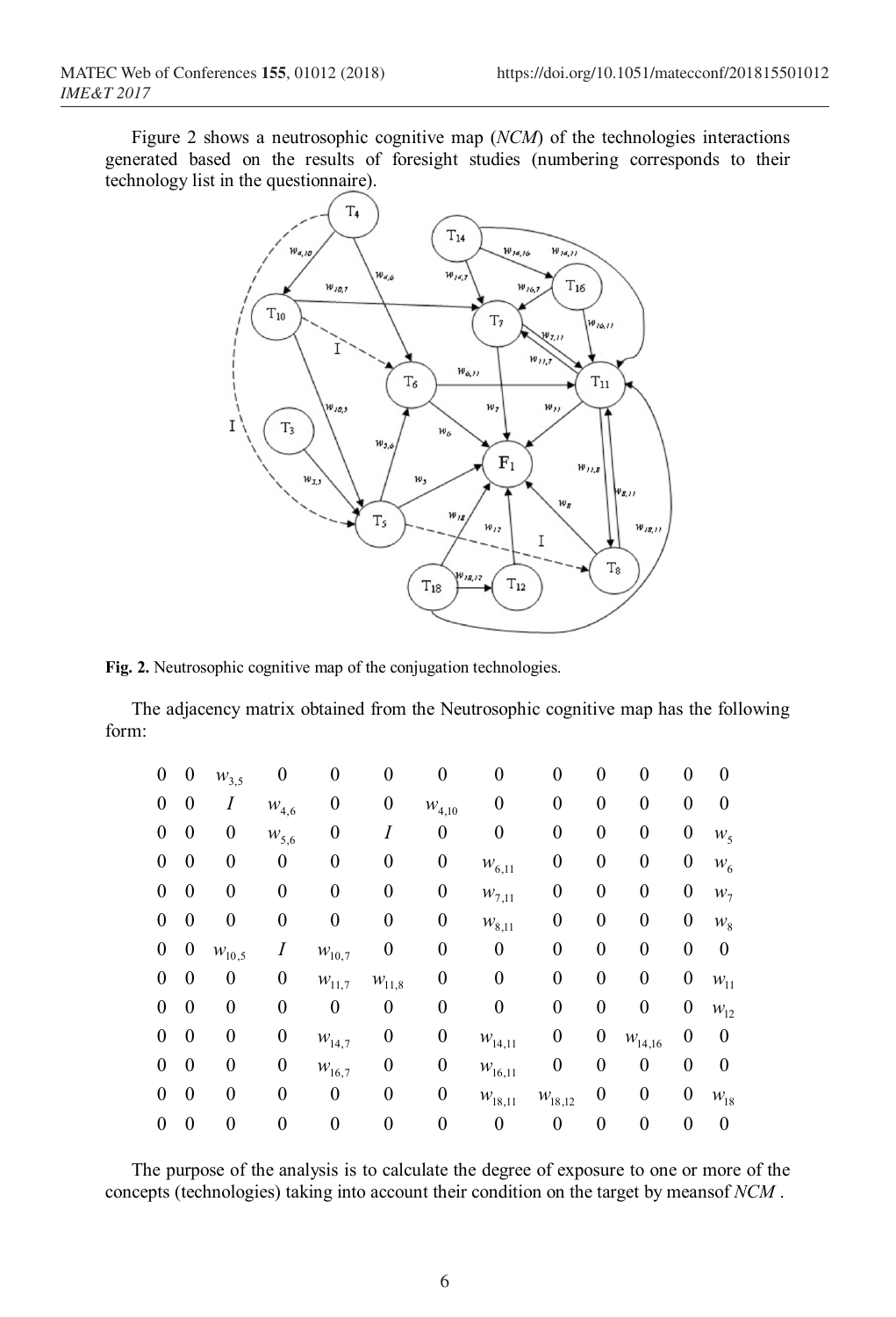Let us consider the impact the concept of the  $T<sub>5</sub>$ , on the system, which corresponds to the respective genomic, proteomes and post-genomic technologies. Based on definition 5, we show how to find is a fixed point under the condition that the system is affected by the state vector  $A_1=(0\ 0\ 1\ 0\ 0\ 0\ 0\ 0\ 0\ 0\ 0)$ .

First, we multiply the vector  $A<sub>l</sub>$  by the neutrosophic adjacency matrix *W*, and build a new state vector in accordance with the result. Then we multiply the vector *A2* obtained on the previous stage by the neutrosophic adjacency matrix *W*, pre-adding a unity to the third component of the vector (this is necessary in order to consider the initial single exposure). Further, in a similar way, we write a state vector to the result of multiplication obtained. Iterative procedure is conducted until the state vector at *n* step will be equal to the state vector at *n-1*step. This means that we managed to reach the fixed point as a result of the iterative procedure:

$$
A_1W=(0\ 0\ 0\ w_{5,6}\ 0\ 1\ 0\ 0\ 0\ 0\ 0\ w_{5})\rightarrow A_2=(0\ 0\ 1\ 1\ 0\ 0\ 0\ 0\ 0\ 0\ 0\ 0\ 1)
$$

 $A_2W=(0\ 0\ 0\ w_{5,6}\ 0\ I\ w_{4,10}\ w_{6,11}\ 0\ 0\ 0\ 0\ (w_5+w_6))\rightarrow A_3=(0\ 0\ 1\ 1\ 0\ 0\ 1\ 1\ 0\ 0\ 0\ 0\ 1)$ 

$$
A_3W=(0\ 0\ w_{10,5}\ (w_{5,6}+I)\ (w_{10,75}+w_{11,7})(I+w_{11,8})\ 0\ w_{6,11}\ 0\ 0\ 0\ 0\ (w_5+w_6+w_{11}))\rightarrow
$$
  

$$
A_4=(0\ 0\ 1\ 1\ 1\ 1\ 0\ 1\ 0\ 0\ 0\ 0\ 1)
$$

 $A_4W=(0 0 0 w_{5,65} w_{11,7} (I+w_{11,8}) 0 (w_{6,11} w_{7,11} w_{8,11}) 0 0 0 0 (w_5+w_6+w_7+w_8+w_{11})$  →  $A_5 = (0\ 0\ 1\ 1\ 1\ 1\ 0\ 1\ 0\ 0\ 0\ 0\ 1) = A_4$  (3)

In this case, we managed to reach the fixed point in *4* iterations. The value *A4W* represents the system state vector, each element of which describes the impact applied to the corresponding concept in the result of a single impact  $T<sub>5</sub>$ .

Let us consider a special case of the simultaneous action of several concepts  $T_5$ ,  $T_7$ ,  $T_8$ , that is an effect of the vector  $B_1=(0\ 0\ 1\ 0\ 1\ 0\ 0\ 0\ 0\ 0\ 0)$ :

$$
B_1W=(0\ 0\ 0\ w_{5,6}\ 0\ 1\ 0\ (w_{7,11}+w_{8,11})\ 0\ 0\ 0\ 0\ (w_5+w_7+w_8))\rightarrow
$$
  

$$
B_2=(0\ 0\ 1\ 1\ 1\ 1\ 0\ 1\ 0\ 0\ 0\ 0\ 1)
$$

$$
B_2W = (0\ 0\ w_{10,5}\ w_{5,6}\ w_{11,7}\ (I + w_{11,8})\ 0\ (w_{6,11} + w_{7,11} + w_{8,11})\ 0\ 0\ 0\ 0\ (w_5 + w_6 + w_7 + w_8))
$$
  
\n
$$
B_3 = (0\ 0\ 1\ 1\ 1\ 1\ 0\ 1\ 0\ 0\ 0\ 0\ 1) = B_2\ (4)
$$

According to the results obtained, we can conclude that the change of the influence on the target indicator depends on the concepts, which were influenced.

The combination of neutrosophic cognitive modeling with models of neuro-fuzzy inference provides the opportunity to carry out a deep analysis of semi-structured problems. Another advantage is an ability to enter additional primary data based on the expert assessment, which in certain cases may lead to an increase in the reliability of the conclusions to a decision-maker.

## **4 Conclusion**

1. Based on the synthesis of interdisciplinary research strategies the authors have presented a structural and functional scheme of an intellectual multilevel system of analysis and forecast of scientific and technological, innovative research projects, innovative facilities, and areas. Research strategies included expert foresight methods, which represent a system of peer review of strategic prospects of innovative development, identification of medium and long-term technological breakthroughs capable to have the greatest impact on the economy and society, fuzzy inference models, identification of parameters of neural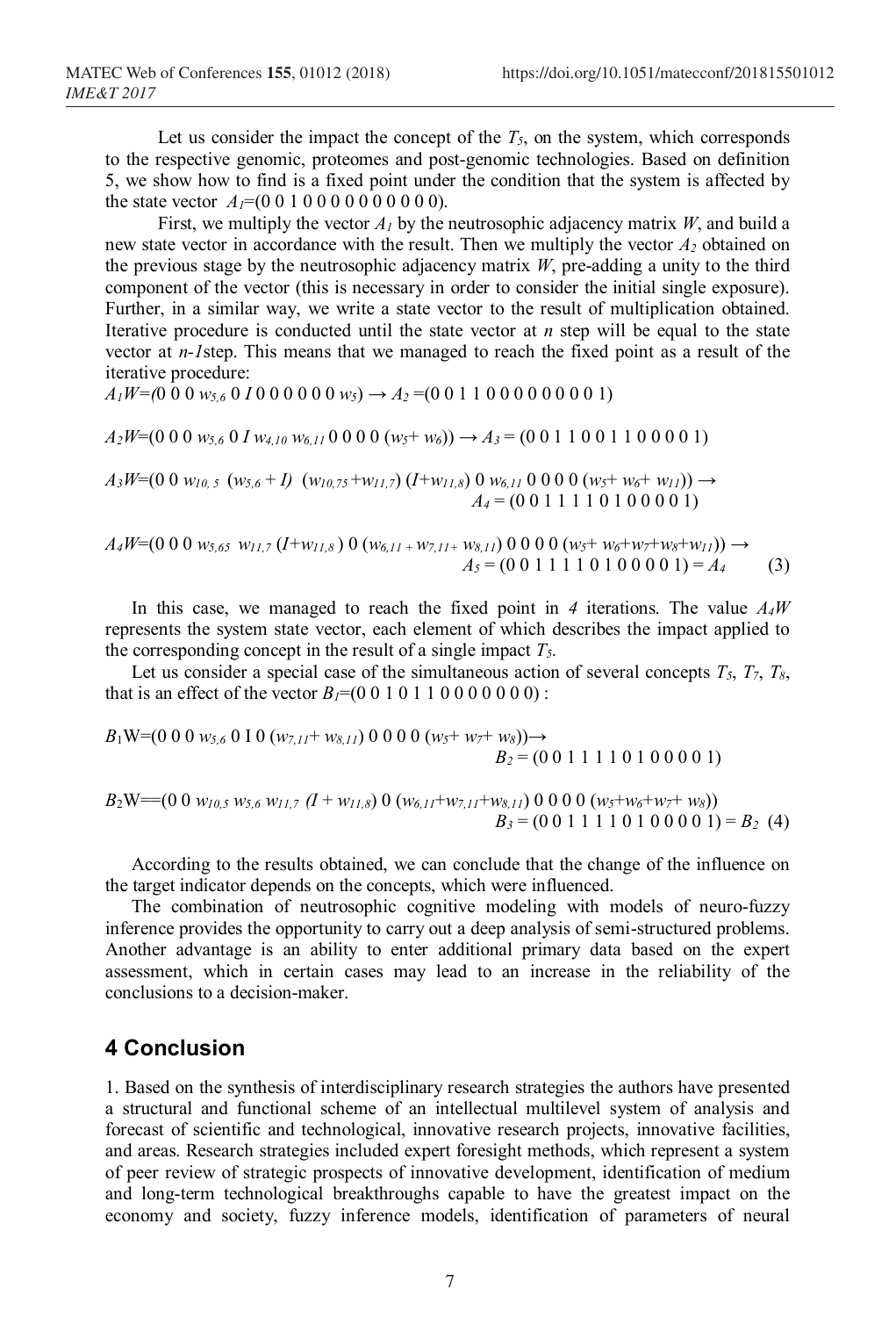network technologies, and fuzzy cognitive models. The core of the system is formed by the designed multicriteria models of adaptive neuro-fuzzy inference and fuzzy cognitive analysis aimed to solve a number of problems and forecast evaluation scenarios of multidimensional attribute of objects and processes. The system developed has the following distinctive features:

- distributed iterative information system that operates in a real time-mode;
- possibility to make a foresight forecast of the future;
- adaptability to goals, tasks and problems because of the possibility to adjust to the neuro-fuzzy and cognitive model;
- logical transparency, which allows you to accumulate knowledge in the sphere of analytical and forecast problems of innovative development;
- universality, which means the possibility to apply various innovative studies, projects and objects (including enterprises, industries, territories (cities, regions, innovation complexes) for analyzing and forecasting the development.

2. The use of fuzzy cognitive maps as a tool for modeling semi-structured systems allows representing the system under analysis clearly and flexibly, as well as to interpret causal relationships between concepts.

3. Combining neutrosophic cognitive modeling with the results of neuro-fuzzy conclusion resulted in a new intelligent foresight tool, which provides logical transparency of the forecasting studies. It gives the opportunity for deep and quick analysis of scientific, technological, and innovation development taking into account many signs, their significance, mutual influence, and contingency with multiplier effects. It also allows carrying out a situational analysis depending on the target factor. On the other hand, the methods give the possibility to introduce additional expert data, which in general case can increase the reliability of the conclusions.

4. The results obtained have the practical value, which includes the following main factors. They allow improving the quality of forecasts of the most important areas of scientific and technological development of the state objects and territories. The results also allow identifying factors determining the prospects for economic modernization and the enhancement of the effectiveness of scientific and technical policy aimed at outstripping the development of basic production and transition to a new technological order.

The correspondence of the results obtained with the world level of research makes it possible to use them in the economic, scientific, technological, and social spheres with the purpose of scientifically substantiated support of decision-making procedures. Prospects for further research are related to the development of algorithms and methods for parametric and structural identification of the models constructed.

# **Acknowledgements**

The article is prepared within the framework of Competitiveness Enhancement Programme of National Research Tomsk State University and grant of the Russian Foundation for Basic Research No 16-29-12858.

The authors are grateful to Tatiana B. Rumyantseva from the National Research Tomsk State University for her assistance in preparing the paper.

## **References**

[1] S.K. Glazyev, *Theory of long-term technical and economic development*  (FIZMATLIT, Moscow, 1993)